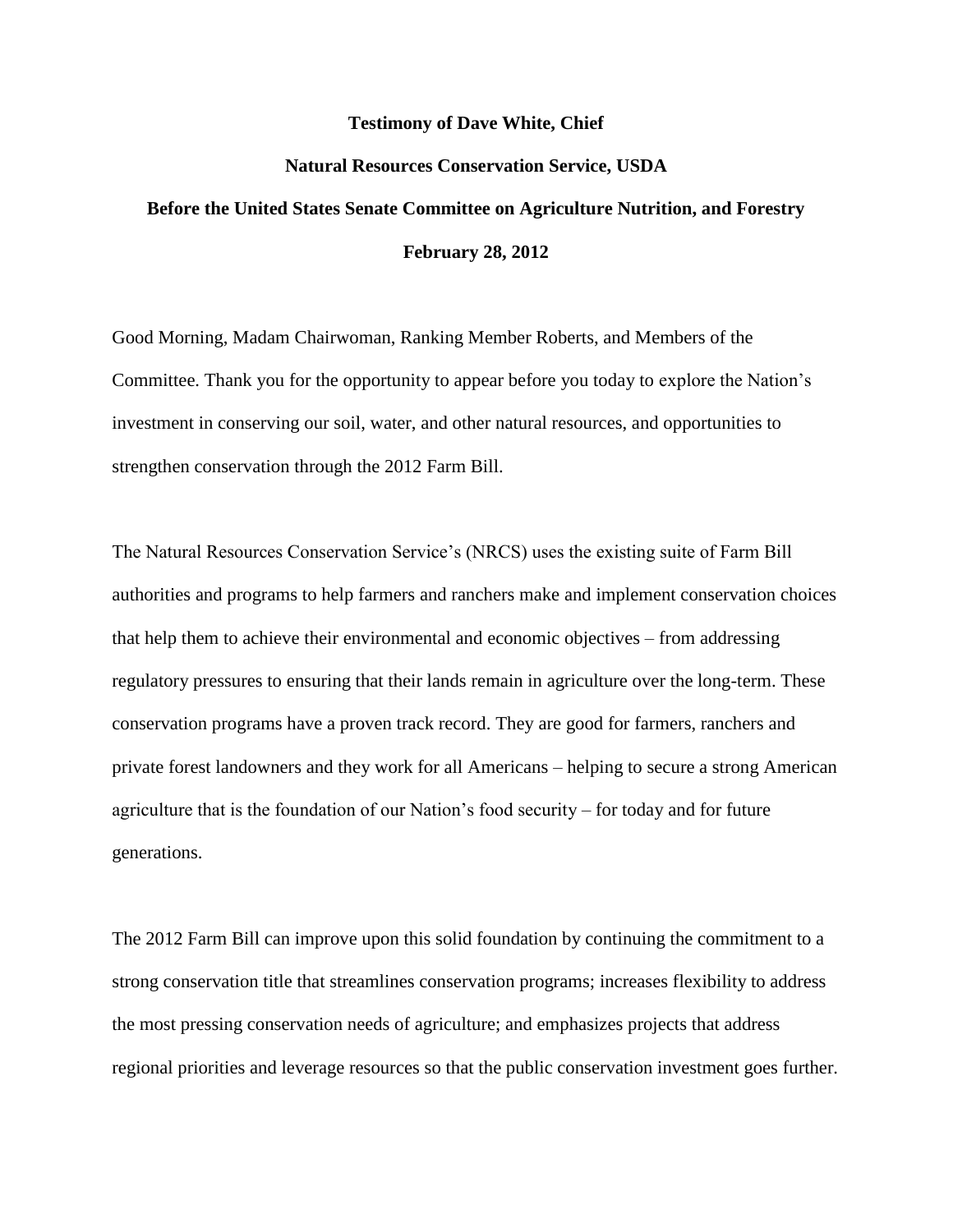My testimony today will focus on three areas where NRCS has made strides over the past several years and that will be important in shaping conservation programs that work well for agriculture in the future:

- 1) Conservation results,
- 2) Improving performance, and
- 3) Innovation for the next era of conservation.

# **CONSERVATION RESULTS**

Voluntary conservation on private lands works. Farm Bill conservation programs designed by Congress and implemented by NRCS are delivering results. Consider that between 2009 and 2011, NRCS working with farmers, ranchers and other partners have:

- Enrolled more than 127 million acres of land in 12 Farm Bill conservation programs. This is an area about twice the size of Wyoming that will now be improving in natural resource condition because of conservation applied through these Farm Bill conservation programs.
- Obligated over \$6 billion in financial assistance in nearly 214,000 contracts with farmers and ranchers. This federal investment in many cases will be matched or exceeded by the contribution of the program participant, meaning that up to another \$6 billion in private investments can be stimulated through these Farm Bill conservation programs.

So what does this mean for the health and condition of the landscape? A few examples demonstrate the breadth of the conservation portfolio: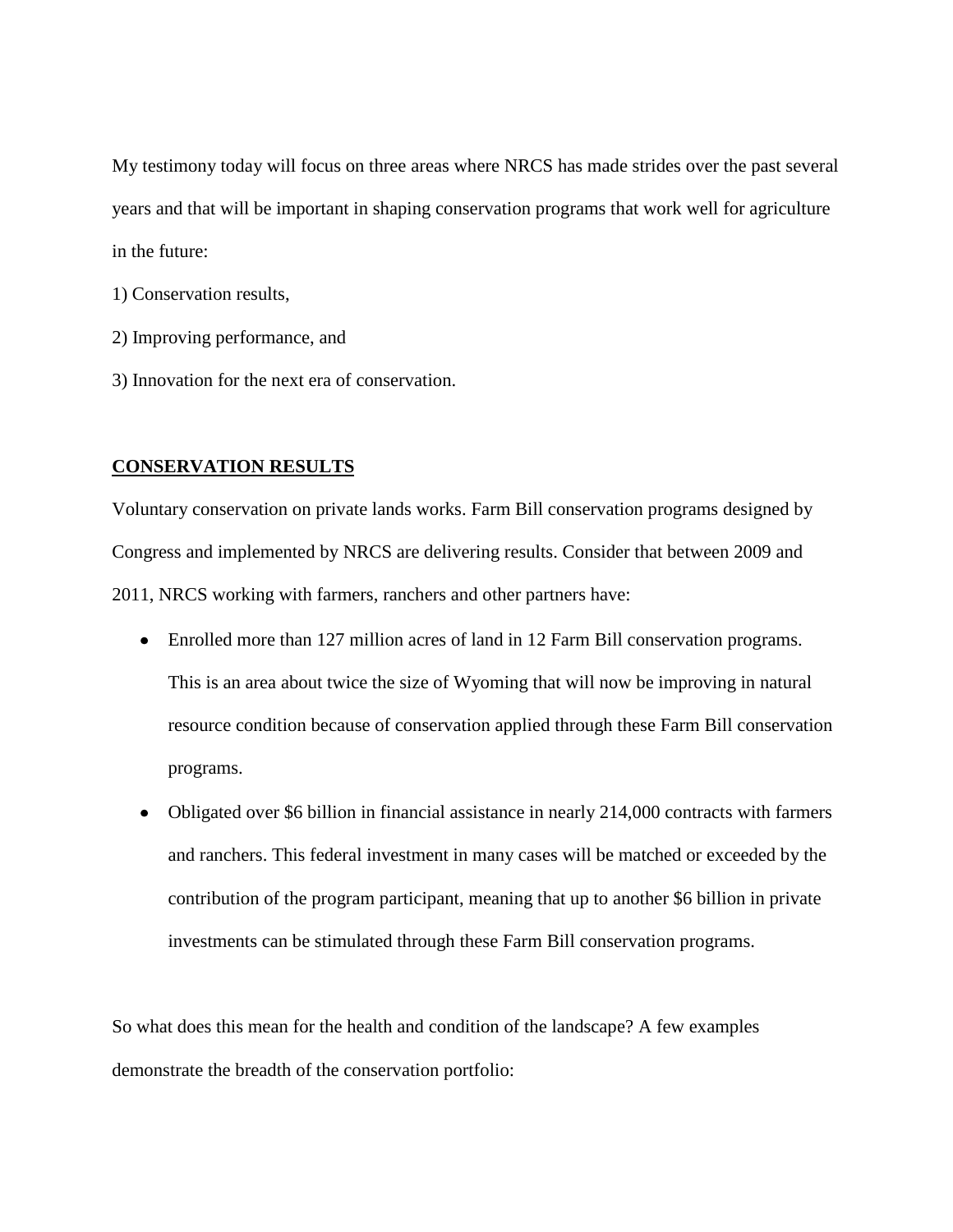The Environmental Quality Incentives Program (EQIP) continues to be the workhorse for American Agriculture. Between 2009 and 2011, EQIP helped farmers and ranchers implement conservation measures on over 38 million acres, focusing on addressing the most pressing natural resource concerns - voluntarily. And it works! Conservation practices like nutrient and grazing management, stream buffers and others implemented by farmers and ranchers were instrumental in removing eight Oklahoma streams from the US Environmental Protection Agency's impaired waters list in 2010. And this is just one example.

In order to continue this important work, the President's FY 2013 budget proposes better targeting of conservation programs in critical and impaired watersheds to accelerate agriculture's progress in meeting water quality goals. The budget builds upon the collaborative process already underway among Federal partners, including the Environmental Protection Agency, to demonstrate substantial improvements in water quality from conservation programs by ensuring that USDA's key investments through Farm Bill conservation programs and related efforts are appropriately leveraged by other Federal programs.

The Conservation Stewardship Program (CSP) reinvigorated in the 2008 Farm Bill is now among the largest USDA conservation programs, with nearly 38 million acres enrolled from FY2009 to 2011. Participants emphasize installing new conservation and use CSP funding to take the next steps to improve their stewardship. A key fact about CSP is that is places a premium on higher level management skills with higher payments for more complex management efforts, such as advanced nutrient management, that generate a greater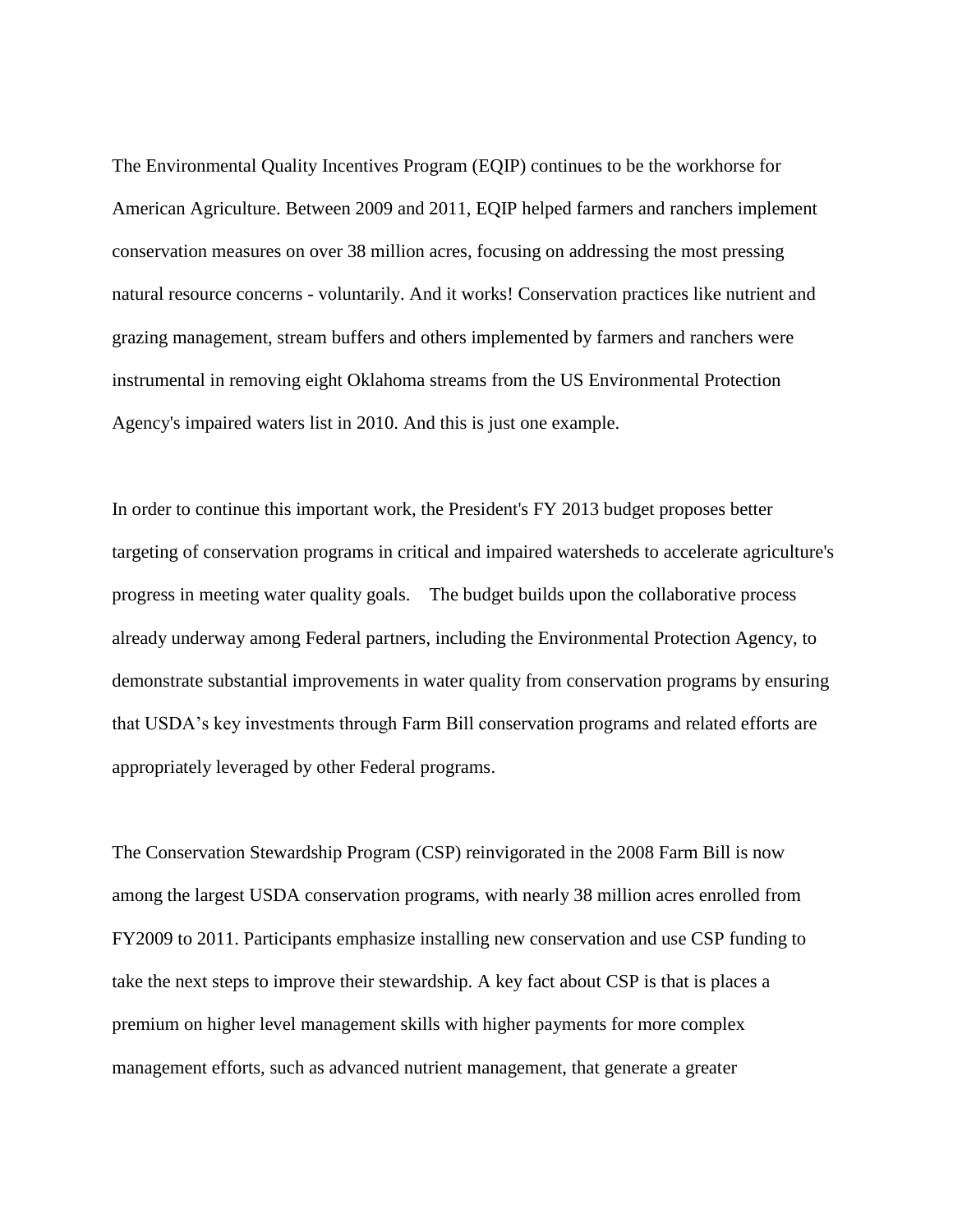environmental benefit. Producers enrolled in this program are being equipped with the skills needed to farm sustainably in the future  $-a$  critical element as the world's population expands to 9 billion.

The Hannahville Indian Community in the heart of Michigan's Upper Peninsula found CSP to be a good fit for managing its natural resources. While gaming is currently a major economic activity, the tribe is working to develop a natural resources-based economy, and enrolled 4,000 of its 5,500 acres of land in CSP to further that effort. The tribe generates income from its land by using it sustainably, for example, timber is harvested about every 10 years, while herbs and other plants are harvested from the forest understory. Through CSP, the tribe is applying conservation measures to improve their wetlands, forest, and aquatic wildlife resources, which will help them to generate income from the land while conserving natural resources. Tribal leaders believe that sustaining the tribe's natural resources is the way to a prosperous future.

The Wetlands Reserve Program (WRP) will enter its  $20<sup>th</sup>$  year in 2012. At 2.5 million acres nationwide, WRP provides a diverse array of benefits to the American public ranging from increasing wildlife habitat and improving water quality to reducing flood damages, and sequestering carbon. A few years ago, the first Louisiana Black Bear cubs to be born in the Mississippi Delta in 30 years, were born on a former soybean field that had been restored to wetland conditions through WRP. And even better news – at least one of those cubs has now had two cubs of her own. Once nearly gone from the State, the black bear population is 120 and climbing. Nationwide, landowner demand for WRP is stronger than ever, averaging over 210,000 acres enrolled each year during the 2008 Farm Bill.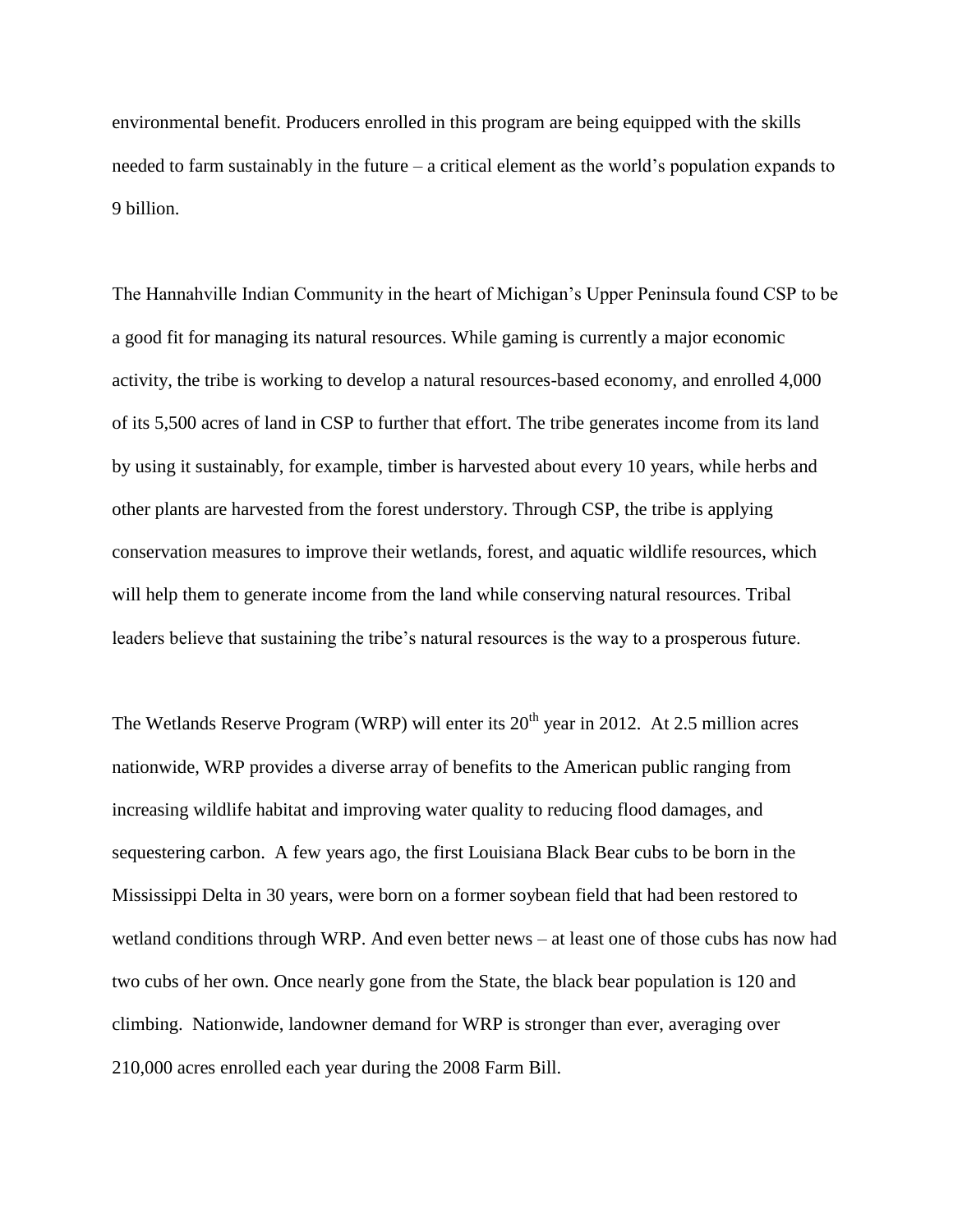The Farm and Ranch Lands Protection Program (FRPP) helps farmers and ranchers who decide to ensure that their productive land stays in agriculture for use by future generations. Owners of a Vermont dairy operation made that decision in 2009 and enrolled their 441-acre farm in FRPP. The family had farmed in Bridport since the 1950s and is in the dairy business for the long haul. The farm, a modern dairy with over 1,000 cows, also produces hay and corn. Manure is managed with the help of a methane digester that also produces energy. The easement was a business decision for the family, helping with their bottom line while ensuring that their land would be available for hay, corn, and cows over the long-term. It is a good example of how FRPP protects the most productive agricultural land from irreversible non-agricultural development. Between FY2009 and FY 2011, NRCS and partners enrolled approximately 476,000 acres, bringing total enrollment to over 980,000 acres.

Farmers and ranchers enrolled over 2.7 million acres in the Wildlife Habitat Incentive Program (WHIP) between 2009 and 2011. These participants are demonstrating that land can be agriculturally productive and wildlife friendly. For example, a producer in the Loess Hills of western Iowa enrolled in WHIP to restore prairie grasslands, which are high quality forage for grazing and critical habitat for grassland birds. The producer cleared invasive trees, improved grazing management, and installed fencing and wildlife areas along with grass buffers. The ranch's wildlife-friendly plan manages the grassland for the cattle and the birds in one of Iowa's most unique landscapes.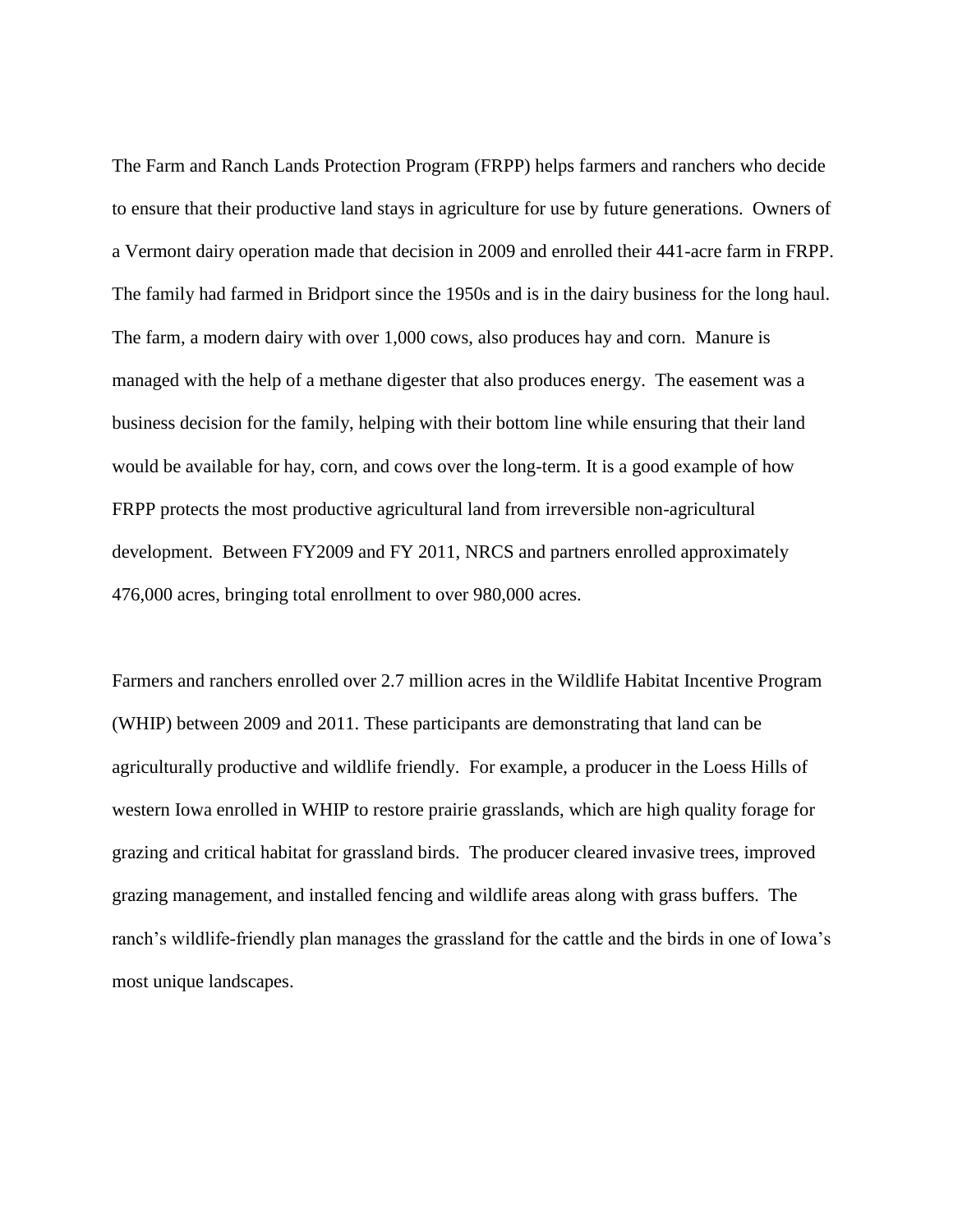Conservation results are about much more than the number of acres and contracts or examples of positive outcomes, although these are important measures as well. Through the 2002 Farm Bill, Congress emphasized that USDA should be able to report on the benefits of conservation practices. In response, USDA initiated the Conservation Effects Assessment Project (CEAP) in 2003 to develop a scientific understanding and method for estimating the environmental effects of conservation practices on agricultural landscapes at national, regional, and watershed scales. CEAP is built on partnerships and working collaborations involving Federal agencies inside and outside of USDA, land-grant universities, State agencies, and nonprofit organizations.

The first CEAP assessment of the effects of conservation practices on cultivated cropland was released in FY 2010 (Upper Mississippi River Basin ), and followed in FY2011 by three additional reports (Chesapeake Bay Region, Great Lakes Region, and Ohio-Tennessee Basin). Common to all of these studies is that they document the strides that farmers have made in reducing sediment and nutrient losses from cropland, while also revealing that there is a clear opportunity for conservation efforts to deliver greater benefits for farmers and ranchers, their communities, and the Nation as a whole. These assessments show that:

- o **The voluntary, incentives-based approach is achieving results** from the structural and management practices that are in place to control erosion and improve nutrient management.
- o **Despite the gains, we can make even more progress** and in most places our focus has to be on nutrient management.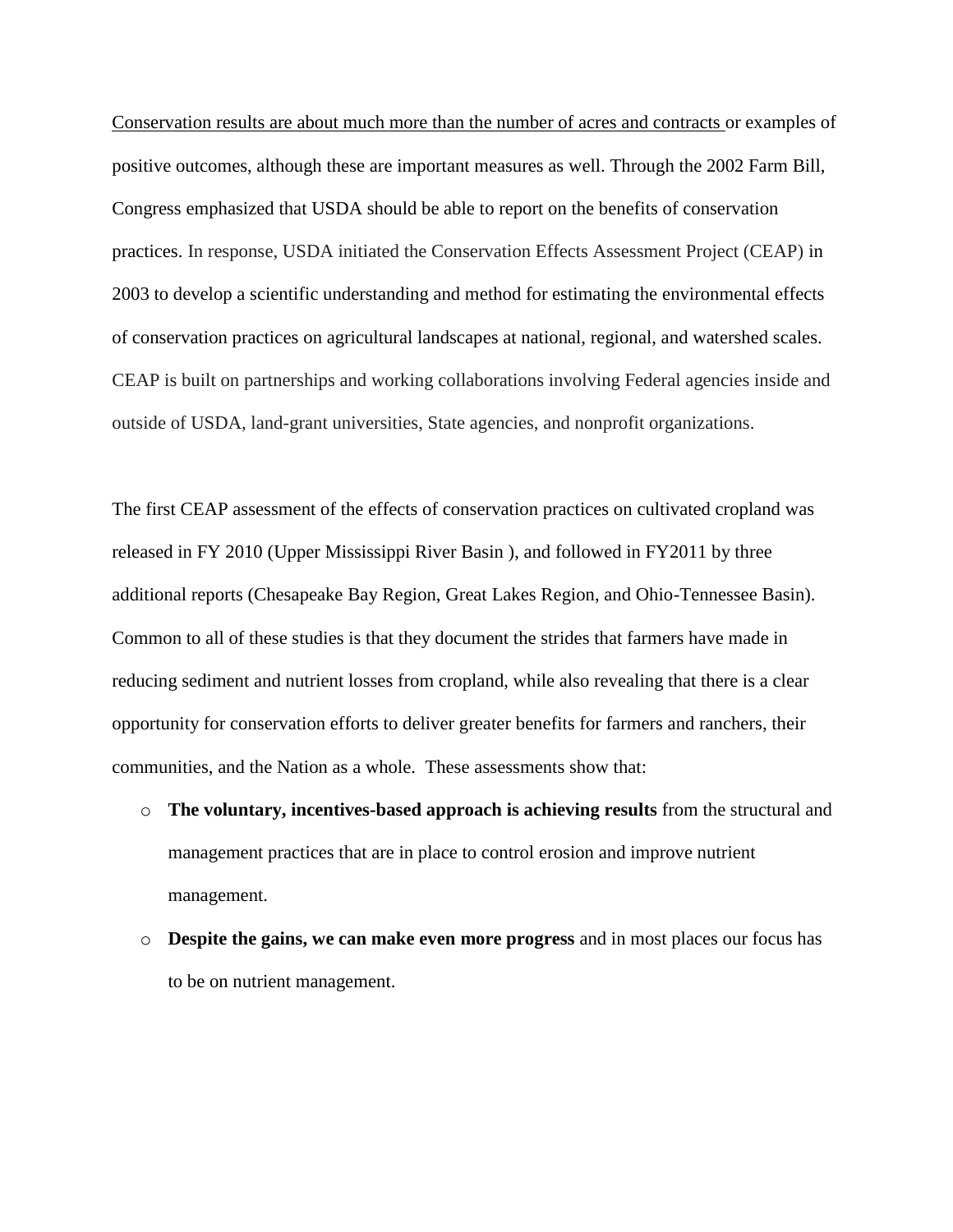- o **Conservation systems are needed to manage complex loss pathways** to control soil erosion and manage nutrients. This means managing for the four Rs of application *right rate, right form, right timing, and right method*.
- o **Targeting the most critical acres delivers the largest benefits** having twice or more the impact of treating the acres with low or moderate need for treatment.

These CEAP findings document the long-standing empirical evidence that conservation is delivering intended benefits, and help lay the foundation for improving program effectiveness.

Landscape-scale Initiatives are a perfect example of how conservation programs can respond to critical natural resource issues by merging science and program delivery, and targeting practices and geography to make a real difference on the landscape for natural resources and for farmers and ranchers. Over the past few years, NRCS has initiated 15 landscape initiatives, focusing on a variety of regionally important resource issues from wildlife species, such as the greater sage grouse and lesser prairie chicken, to water quality in Mississippi River Basin, Great Lakes, and Chesapeake Bay, and iconic landscapes such as the New England forests and North Central wetlands. In FY 2011, approximately \$324 million in financial assistance was directed to these landscape-scale initiatives . To date in FY 2012, a total of \$243.5million in financial and technical assistance was directed to landscape – scale initiatives. Participating farmers, ranchers, and other partners' contributions increase the investment significantly, making these initiatives an effective leveraging approach to resolving conservation objectives.

NRCS implements landscape conservation initiatives through a combination of conservation programs. The choice of program depends upon the nature of the resource concern within a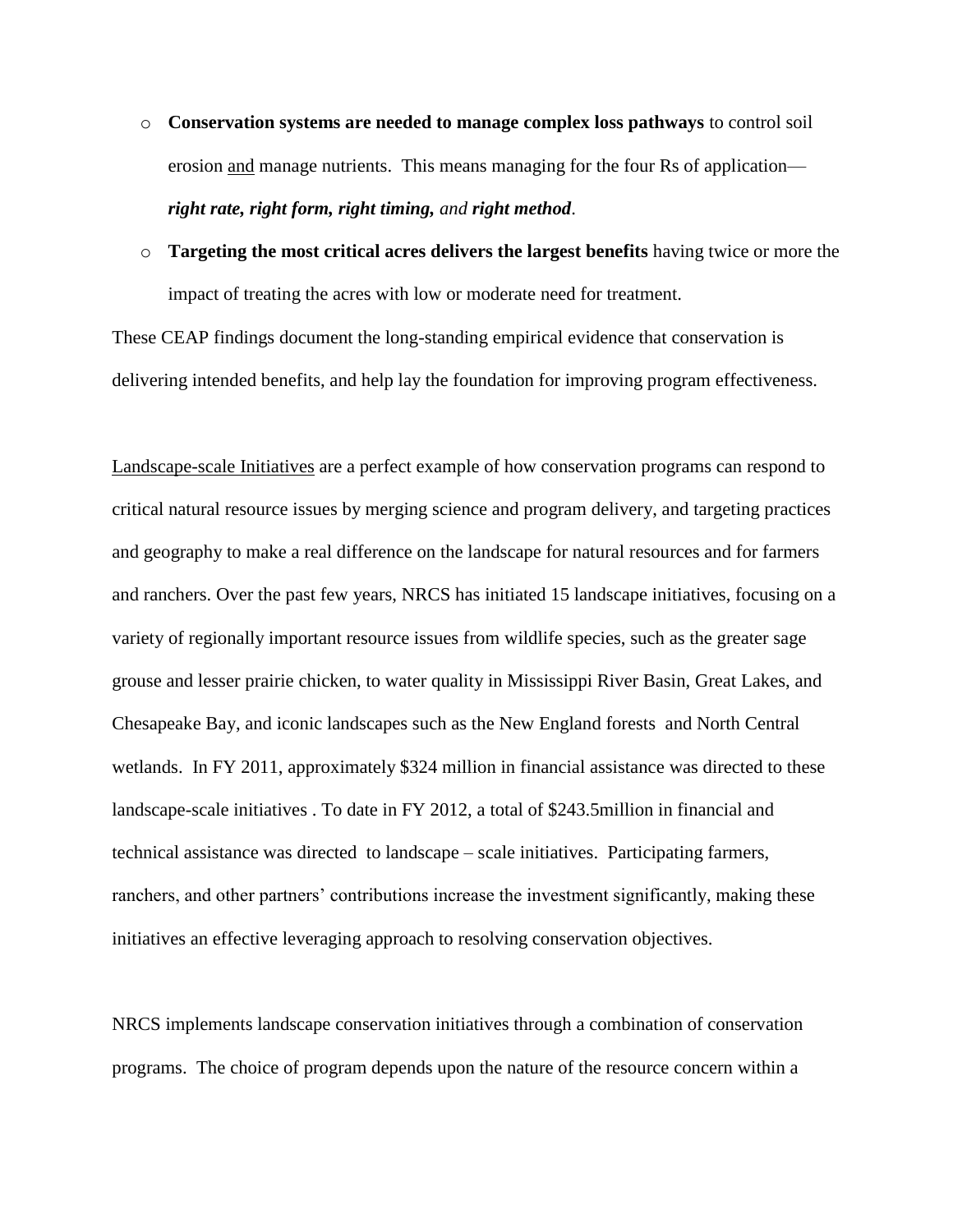particular landscape and the programs that can best address those concerns. The Cooperative Conservation Partnership Initiative (CCPI) provision from the Farm Bill has been a very effective tool. CCPI offers opportunity to leverage Farm Bill programs with partner contributions to increase the amount available to target the natural resource need. Studies conducted under CEAP identify that targeting the areas with the greatest potential for improvement brings the best return on investments in conservation. Landscape conservation initiatives enable NRCS to most effectively address priority natural resource concerns by applying selected practices in target areas.

NRCS' commitment to conservation results is further demonstrated through the agency's progress in developing and implementing outcome measures to track performance across all of its conservation activities. In 2013, we will measure and report on how our activities have improved: soil health on cropland, grazing and forestland sustainability, water quality, fish and wildlife habitat, and air quality, among others. By developing, testing, and using outcome measures, NRCS will improve its ability to focus Farm Bill programs to achieve the greatest benefits for the land, the landscape, and the farmers and ranchers who are our partners in conservation.

## **IMPROVEMENT EFFORTS**

The President's 2013 Budget Proposal released earlier this month makes clear that while a strong commitment to conservation exists, we will need to find more efficient and effective ways to meet our customers' needs. NRCS is committed to managing effectively in this budget climate.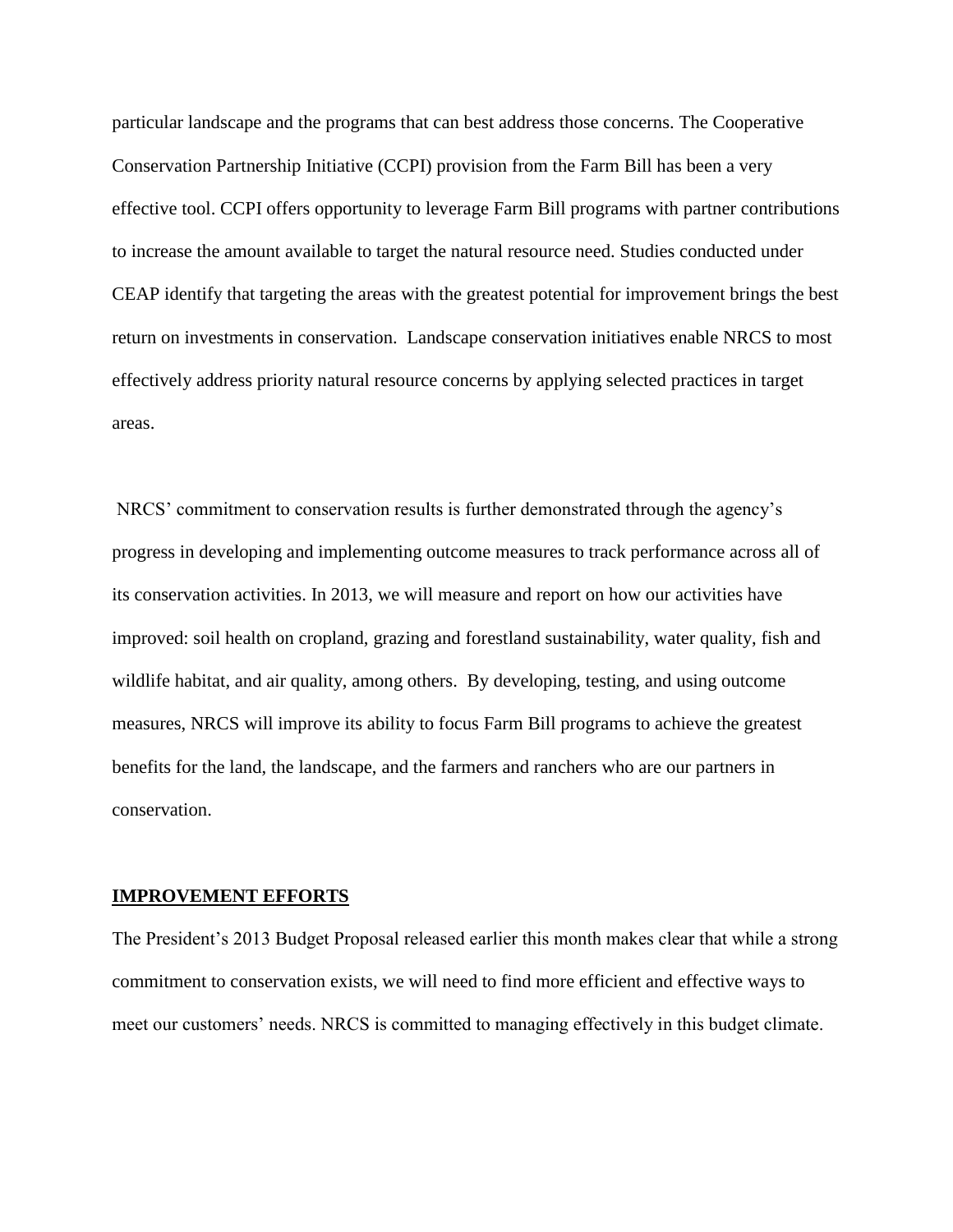Consistent with the USDA Blueprint for Stronger Service, NRCS is taking a holistic look at our entire organization to identify opportunities to excel as a 21st century organization that can thrive through changing budgetary climates and ultimately put more conservation on the ground.

For example, NRCS is currently working on a Conservation Delivery Streamlining Initiative (CDSI) to make participation in USDA's conservation programs easier for customers and the delivery of programs less complex for employees. Through the CDSI, NRCS is redesigning its business model and processes and identifying integrated IT solutions to do just that. In February of this year, NRCS is piloting two new tools designed around this streamlined approach: (1) The Conservation Desktop will remove some administrative burden so that planners can spend more time in the field working with our clients. We estimate that this will eventually allow field staff to spend as much as 75 percent of their time in the field with clients. (2) The web-based Client Gateway will allow our customers to work with NRCS at their convenience 24/7, to apply for programs; start the process of checking their eligibility; evaluate plan alternatives, view plans, maps, and contracts for their farm; and eventually sign many documents. We estimate that this could save our clients over 750,000 hours annually in travel time and document management tasks. The Client Gateway will eliminate the need for a client to visit our offices to do business with NRCS.

Nationwide release of these two tools is planned for the end of 2012, while nationwide rollout of Mobile Planning technology is expected in late 2013. Mobile Planning will mean that our conservationists will have access to all the data and tools they need while in the field with the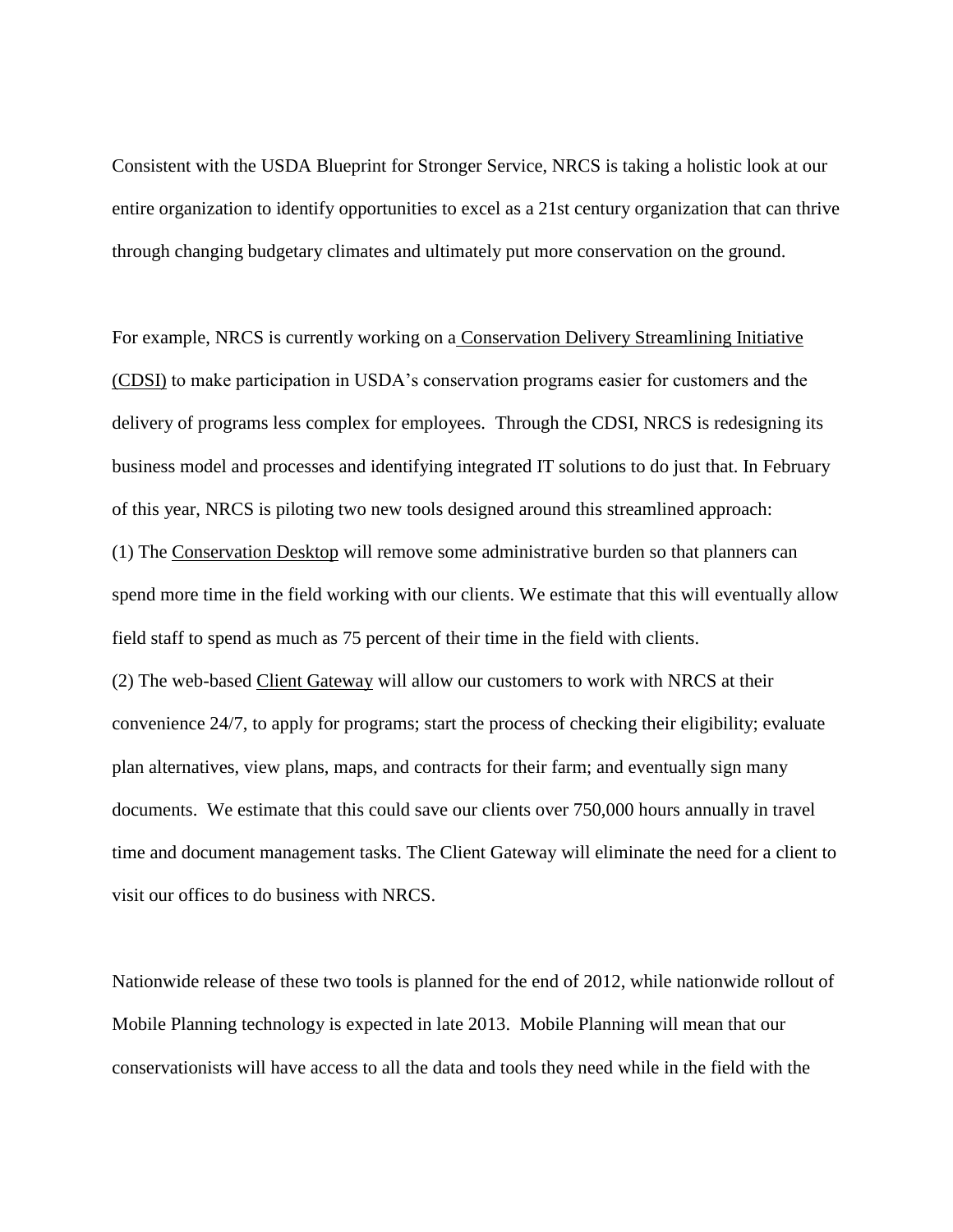client. By eliminating duplicate data entry and extra trips, NRCS will significantly enhance the timeliness of program delivery, and create the equivalent of 1,200 additional staff years in field assistance to customers.

## **INNOVATION FOR THE NEXT ERA OF CONSERVATION**

This Nation's agricultural conservation commitment, established in 1935 and improved each year following, has a remarkable record. Resulting conservation efforts agricultural lands have generated significant benefits, from bringing productive land back from the brink of devastation in the dust bowl days to helping speed recovery of imperiled species to restoring streams that have been "listed" as unfit for their intended uses.

Today, we are challenged to sustain the conservation gains of the past while taking the next increments in improving natural resource quality and condition. The challenge is heightened in a future where federal dollars may begin to take a back seat to private capital. To rise to these challenges, our conservation effort will have to adapt and improve. In this budget climate, we need to:

1) Make conservation more accessible.

2) Engage new partners in supporting conservation, and

3) Develop and test new approaches that provide farmers, ranchers, and their communities with a more varied set of tools and incentives.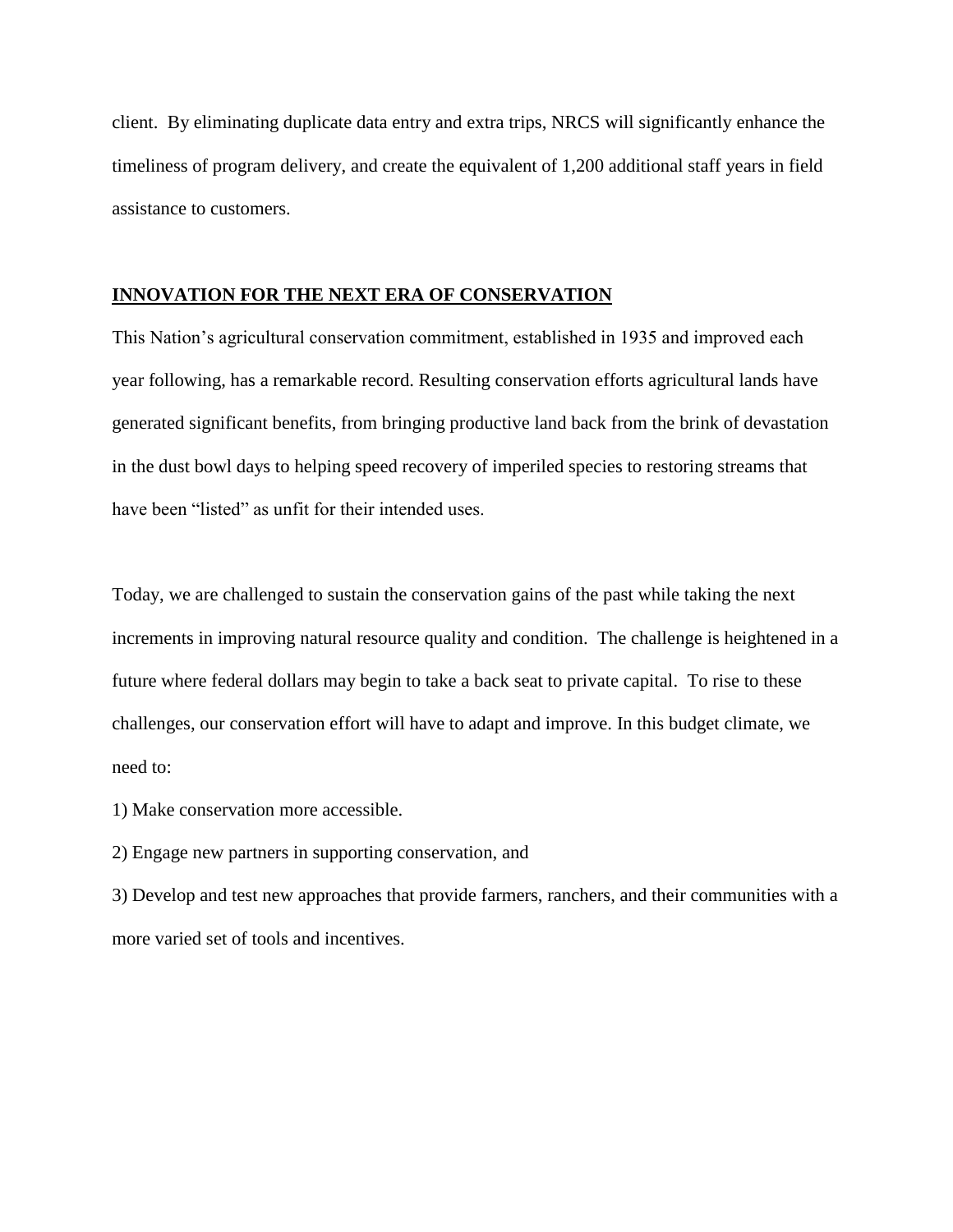#### Make conservation more accessible

NRCS is increasing access to conservation assistance in a number of ways from outreach to historically underserved groups and nontraditional producers to increasing the availability of technical assistance through innovative partnership agreements.

NRCS has made a concerted effort both in program funding and outreach to improve participation by Historically Underserved Producers, including socially disadvantaged, beginning farmers, and limited resource producers. In FY2011, we increased participation in all of these groups, most notably participation by socially disadvantaged producers. Overall, of the nearly 23 thousand applications received from these groups almost one-half were funded for a total of nearly \$236 million in financial assistance.

Outreach to nontraditional producers, such as specialty crop and organic producers, through special initiatives is increasing their participation in conservation programs. The 2011 Organic Initiative saw a 20 percent increase in the number of participants from 2010. Producers enrolled more than 95,000 acres in the initiative, which helps them apply conservation measures for existing or transitioning organic production systems. High tunnels, often used in organic production, have been very successful since the pilot started in 2010. In just 2 years, nearly 4,500 high tunnels have been installed; this practice provides a controlled environment that helps with water quality, pest management, and soil quality, and extends the growing season.

Getting participants signed up is a first step, but increasing conservation on the ground requires technical assistance. In 2011, NRCS deployed Strategic Watershed Action Teams (SWAT) to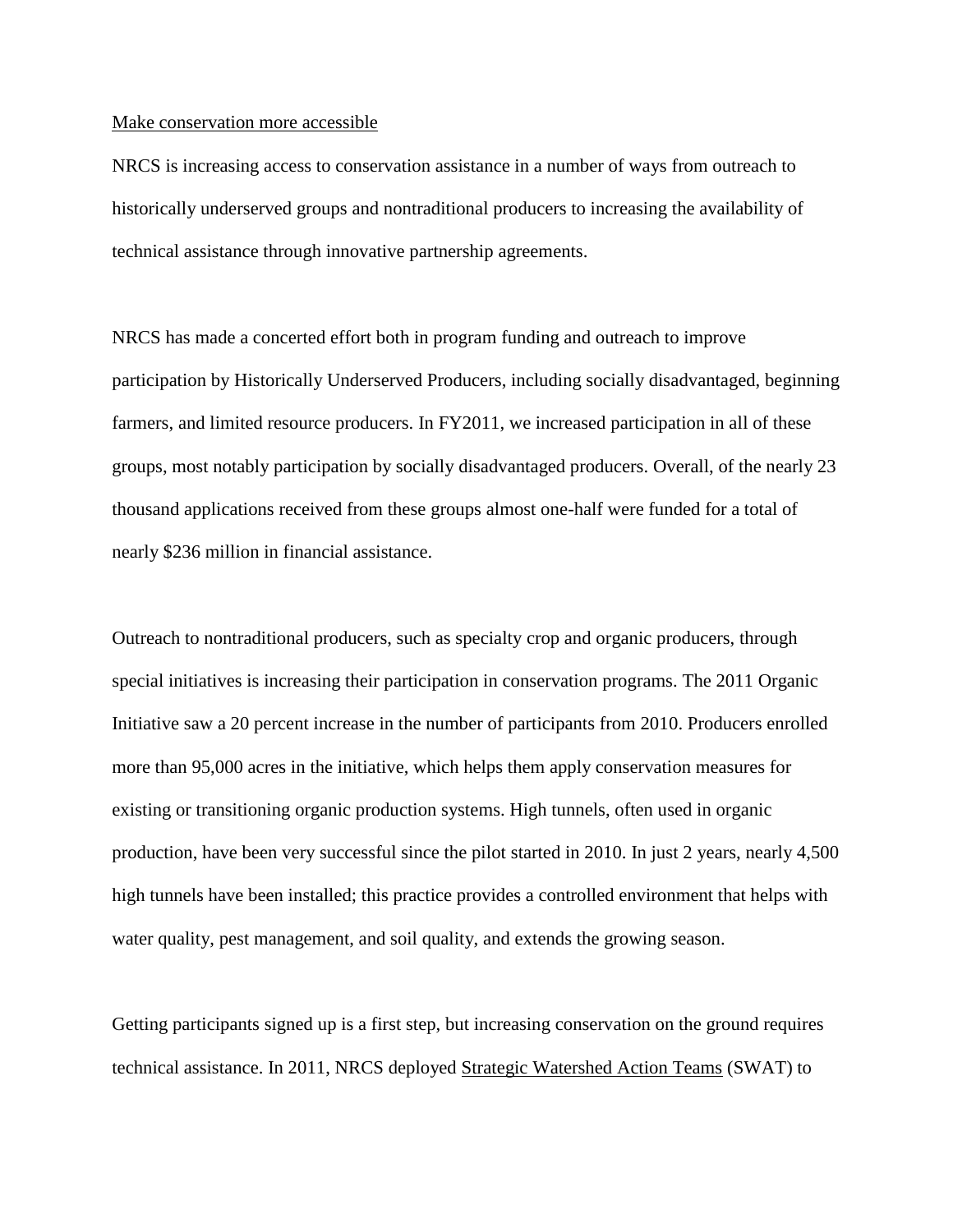help meet the needs in Landscape Scale Conservation Initiatives areas. SWATs were developed under partnership agreements with nongovernmental organizations (NGOs), State and local units of government, universities, and other entities that could provide the needed technical skills and personnel. The teams are supervised by the partner organization but work under the technical direction and guidance of NRCS. In FY 2011, NRCS committed \$20 million through partnership agreements, which leveraged another \$11.8 million in non-federal funds to address priority resource concerns in these initiatives.

The partnership agreements enabled NRCS to leverage additional resources, with partners contributing at least a 25 percent match to the NRCS commitment, and some partners brought well over a one-to-one match. In addition, the agreements helped NRCS build stronger relations with partners. The Longleaf Pine Initiative provides an example. Under an agreement between NRCS and the National Wild Turkey Federation (NWTF), NRCS provides technical assistance funds to NWTF, which provides financial and technical assistance to help individual participants develop conservation plans. NRCS then provides financial assistance to help the participant implement the plan.

#### Engage new partners in supporting conservation,

To expand the reach of our conservation programs, going forward we will need to bring in new partners and new resources. Existing programs do an outstanding job of leveraging conservation investment. Consider that funds made available through our working lands programs, like the Environmental Quality Incentives Program, provide only a share of the total cost of conservation practices. Producers provide the balance, which many times is an equal share; in effect doubling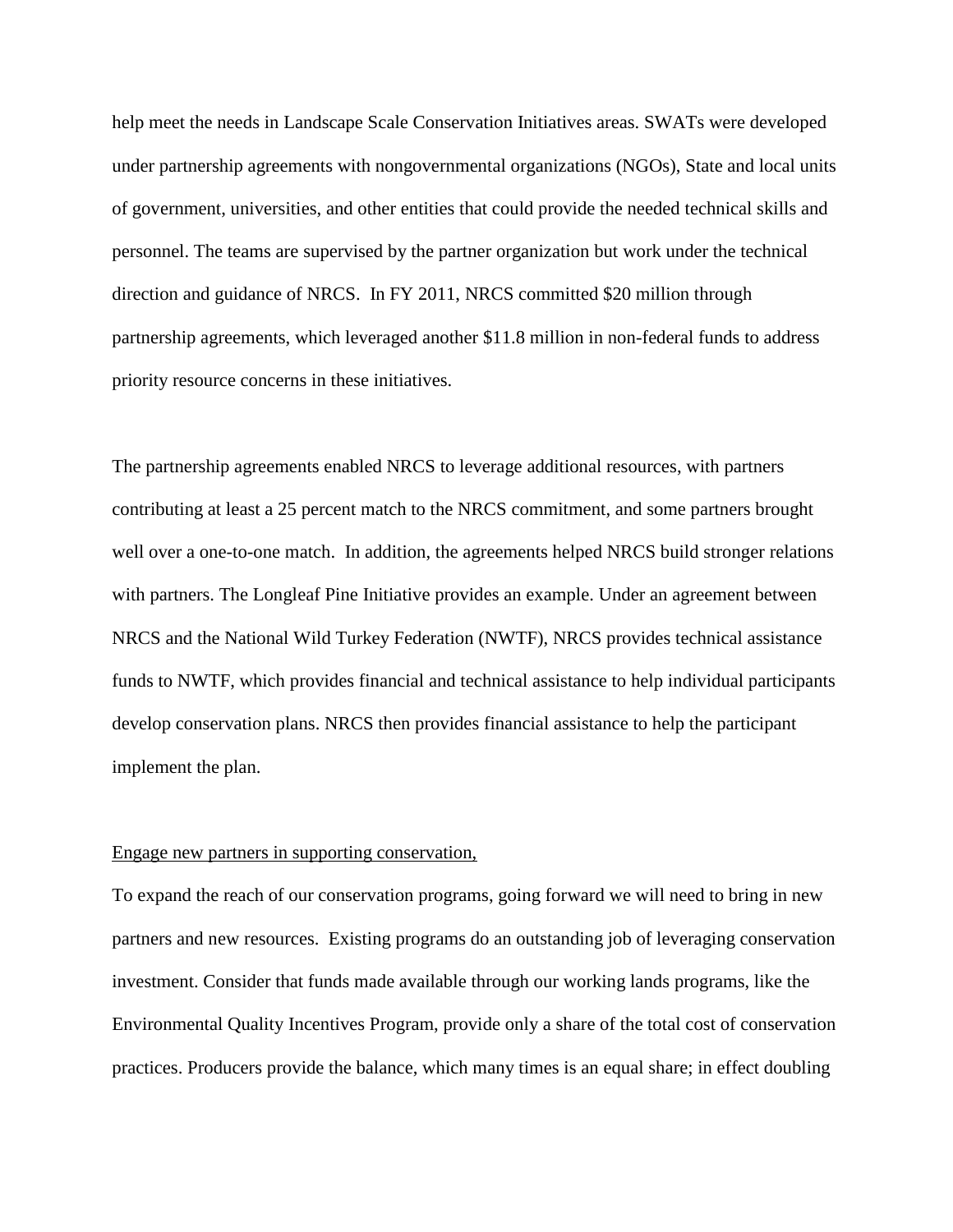the public investment in conservation measures that will generate natural resource benefits for their operations, communities, and watersheds.

Through our Earth Team program, volunteers donate their technical skills to accelerate conservation adoption. In FY 2011 alone, volunteers nationwide donated more than 435,000 hours, equivalent to about \$9.3 million in assistance to getting conservation on the ground. Right now, in our Clarksville, Tennessee, Field Office, soldiers wounded in the line of duty in Iraq and Afghanistan are working as Earth Team volunteers with our people to put much-needed conservation practices on the land. These soldiers are giving us the benefits of their motivation and discipline while they learn new skills and get a civilian work reference as they recover.

While current programs have a demonstrated track record in leveraging resources, in this budget climate we will be looking for ways to leverage more non-federal resources for the purposes of conservation. Environmental markets and credit trading will be one avenue to explore.

The 2008 Farm Bill provided direction to USDA to explore opportunities for environmental markets as a tool for leveraging non-federal resources to achieve clearly defined natural resource outcomes. While still in their infancy, environmental markets show promise for encouraging innovation and investment in conservation, improving accountability, reducing costs of restoration, and expanding economic opportunities for landowners. NRCS' emphasis on measuring outcomes is an important stepping stone to further development of environmental markets.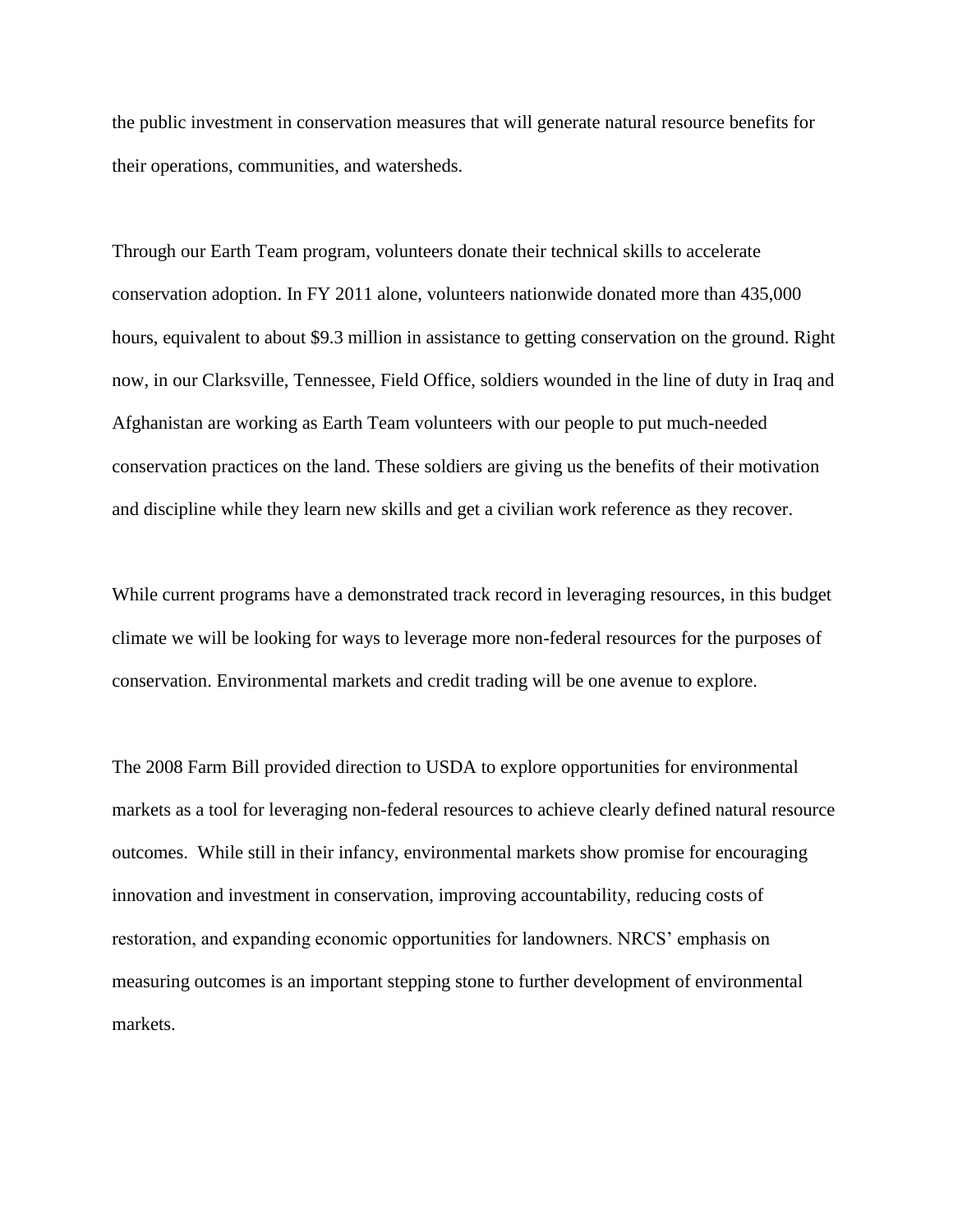USDA has formed and is leading an interagency Environmental Markets Team to coordinate among federal agencies, States and stakeholders in the development of trading programs in the Chesapeake Bay, as well as facilitating work on other market-based approaches in habitat, wetland, stream and shoreline restoration, marine markets and other applications.

Through the Conservation Innovation Grants (CIG) program, NRCS is supporting local organizations in their efforts to pilot credit trading projects to achieve locally important objectives. For example, in FY 2011, The Freshwater Trust in Oregon was awarded a CIG to demonstrate environmental market tools to benefit rural communities and farmers. The example starts with a temperature total maximum daily load (TMDL) in rural Oregon. The CIG project partners were able to finalize a first of its kind water quality trading program for a small utility that will help the utility meet the TMDL requirements and bring \$10 million in new conservation funding to establish and improve riparian areas on working agricultural lands in the next 10 years. These conservation efforts cost significantly less than gray infrastructure and generate multiple environmental benefits such as improving habitat for birds and other species, reducing carbon in the atmosphere, stabilizing banks to control sediment and reducing runoff from agriculture and roads. Long-term, water quality trading programs could steer millions of dollars in compliance investment to producers, making conservation a more profitable component of productive farms, forests and ranches.

NRCS continues to explore new opportunities to accelerate conservation adoption. The experience with focused initiatives has yielded demonstrated benefits for producers, natural resources, and the public.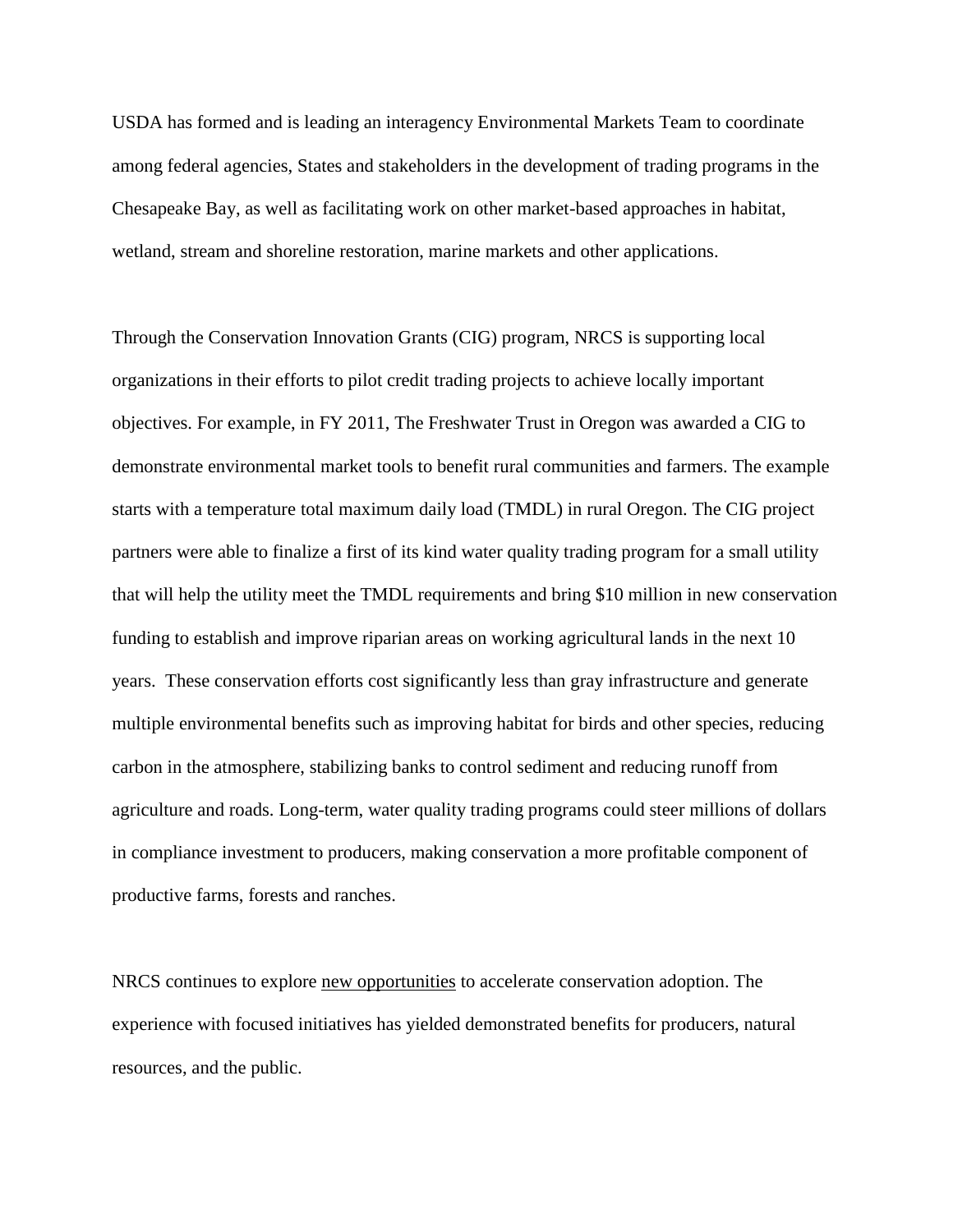Certainty offers another promising addition to the conservation toolbox. As the name implies, this approach provides certainty that the good conservation efforts of farmers and ranchers will be recognized, and that policy actions won't affect their operations so long as they continue their conservation actions. Certainty can take many different forms; from the "safe harbor" approach that has long been used for the protection of threatened and endangered species to newer models seeking to address water quality objectives. Our experience with this new approach touches on both.

The Greater Sage Grouse Initiative focused in 11 western states, has been in place for nearly 2 years. Through that effort, USDA worked with the Fish and Wildlife Service to establish a certainty process to protect this iconic western bird, a candidate species for listing under the Endangered Species Act, while also preserving the ranching heritage that underpins the economy and the social fabric of the region. In FY2010 and 2011, over 400 producers enrolled 1.7 million acres of land in conservation efforts to improve and protect habitat that is essential to the grouse and essential to the viability of ranching. The combination of conservation easements that protect large and intact working ranches and conservation measures that improve habitat are expected to yield population increases over time. For example, grazing systems implemented on 1.3 million acres is increasing hiding cover for nesting birds and is expected to increase greater sage-grouse populations by 8 to 10 percent. Participating farmers and ranchers are provided certainty that they can continue to conduct these conservation practices, such as prescribed grazing, even if the bird is eventually listed under the Endangered Species Act (ESA); and the proactive efforts of farmers and ranchers are critical in precluding the need to list.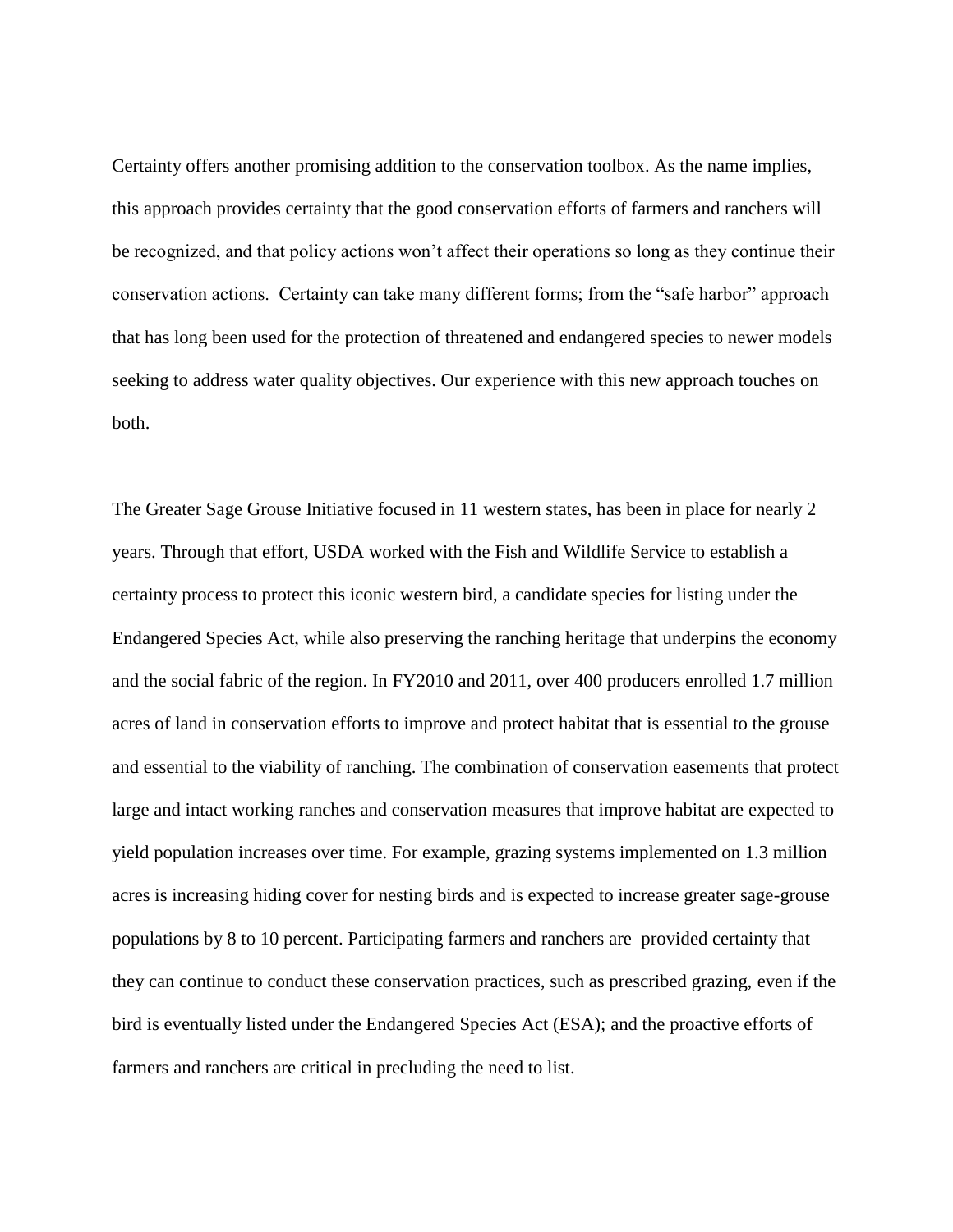This approach is now being duplicated in five States where NRCS and its conservation partners are helping farmers and ranchers enhance, restore and protect habitat for the Lesser Prairie Chicken. This grassland-nesting upland bird is found in mixed grass, sand-sage and shinnery oak prairies of western Kansas, southeast Colorado, northwest Oklahoma, the Texas panhandle, and eastern New Mexico. Once widely distributed, the Lesser Prairie Chicken has experienced a 92 percent reduction in population since European settlement. As with the Greater Sage Grouse, many of the conservation practices that promote healthy grazing lands are also productive for this reclusive bird as well as other wildlife.

The certainty approach applies to more than habitat and wildlife. With our partners, USDA has been exploring opportunities to apply the concept successfully to improving water quality. In January 2012, USDA signed a Memorandum of Understanding (MOU) with the U.S. Environmental Protection Agency and the State of Minnesota to support the State's development of a new program designed to increase the voluntary adoption of conservation practices that protect local rivers, streams and other waters. Through this partnership, producers who undertake a substantial level of conservation activities to reduce nutrient run-off and erosion will receive assurance from the State that their farms will meet Minnesota's water quality standards and goals during the life of the agreement. Establishment of this program will protect water resources by providing assurances and incentives to participating farmers that their good deeds – their strong commitment to conservation – will be recognized. Farmers will know the rules of the game while the state, EPA and the public will know that this program will lead to cleaner water. There is much yet to be defined as Minnesota goes forward in developing its Minnesota Agricultural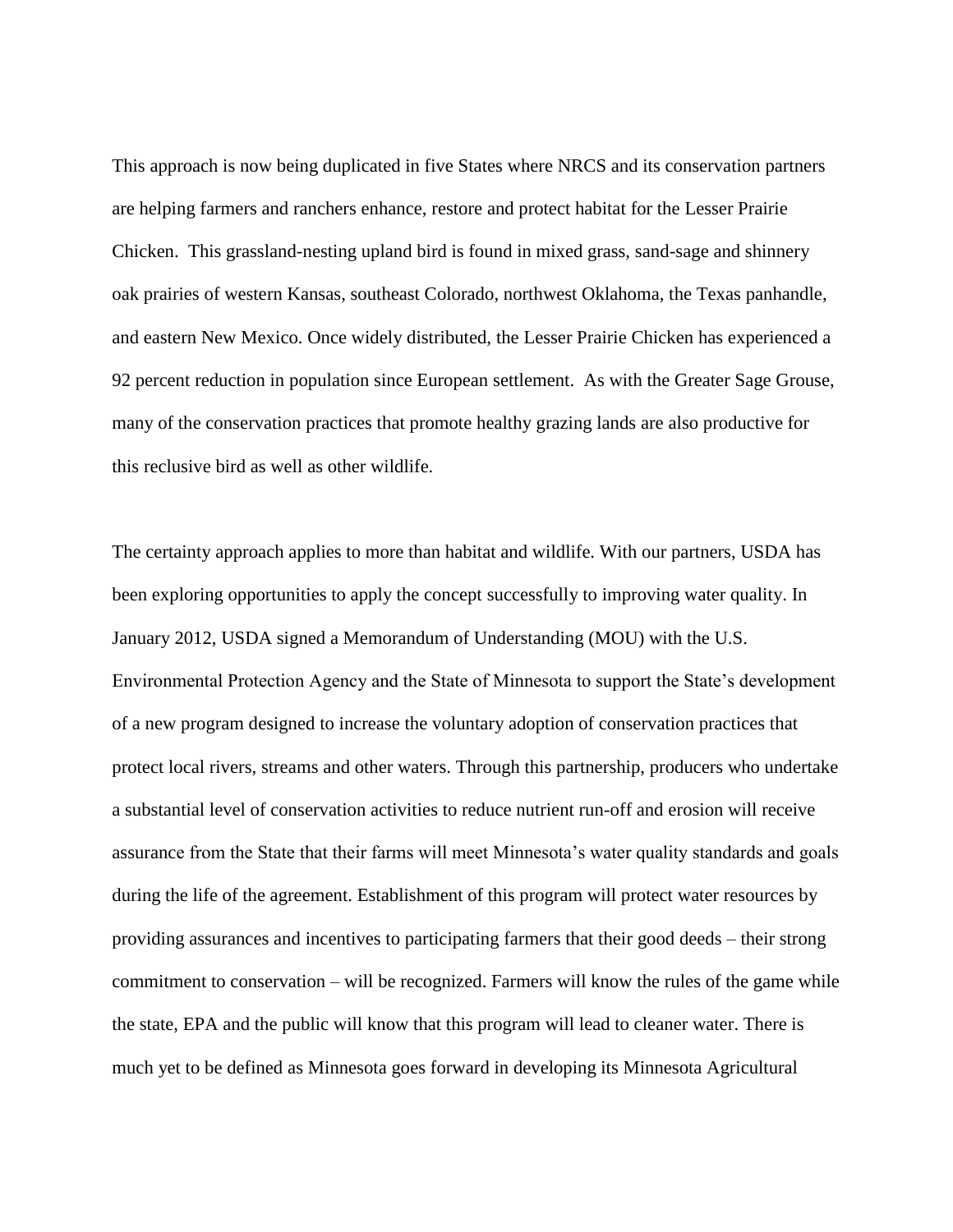Water Quality Certification Program (AWQCP), but the MOU signing formalizes the statefederal partnership and confirms a joint commitment to developing and implementing the program.

There is every reason to be confident that the Minnesota effort will be a success. The Michigan Agricultural Environmental Assurance Program (MAEAP), in place since 1999 has a proven track record in accelerating conservation adoption and delivering results. MAEAP was developed by a coalition of farmers, commodity groups, state and federal agencies, and conservation and environmental groups to help protect and enhance the quality of natural resources. It is a partnership effort unified for the protection of natural resources and advancement of positive community and neighbor relations. With confidentiality guaranteed by law, MAEAP provides a structure under which Michigan farmers can be assured they are effectively following all current Right to Farm Generally Accepted Agricultural and Management Practices (GAAMPs) and are working to comply with state and federal environmental laws specific to each system of the program.

Likewise, the Louisiana Master Farmer Program helps agricultural producers voluntarily address the environmental concerns related to production agriculture, as well as enhance their production and resource management skills that will be critical for the continued viability of Louisiana agriculture.

Over the past several years, USDA has been discussing a framework for certainty with Chesapeake Bay states that could serve as a tool for engaging producers in conservation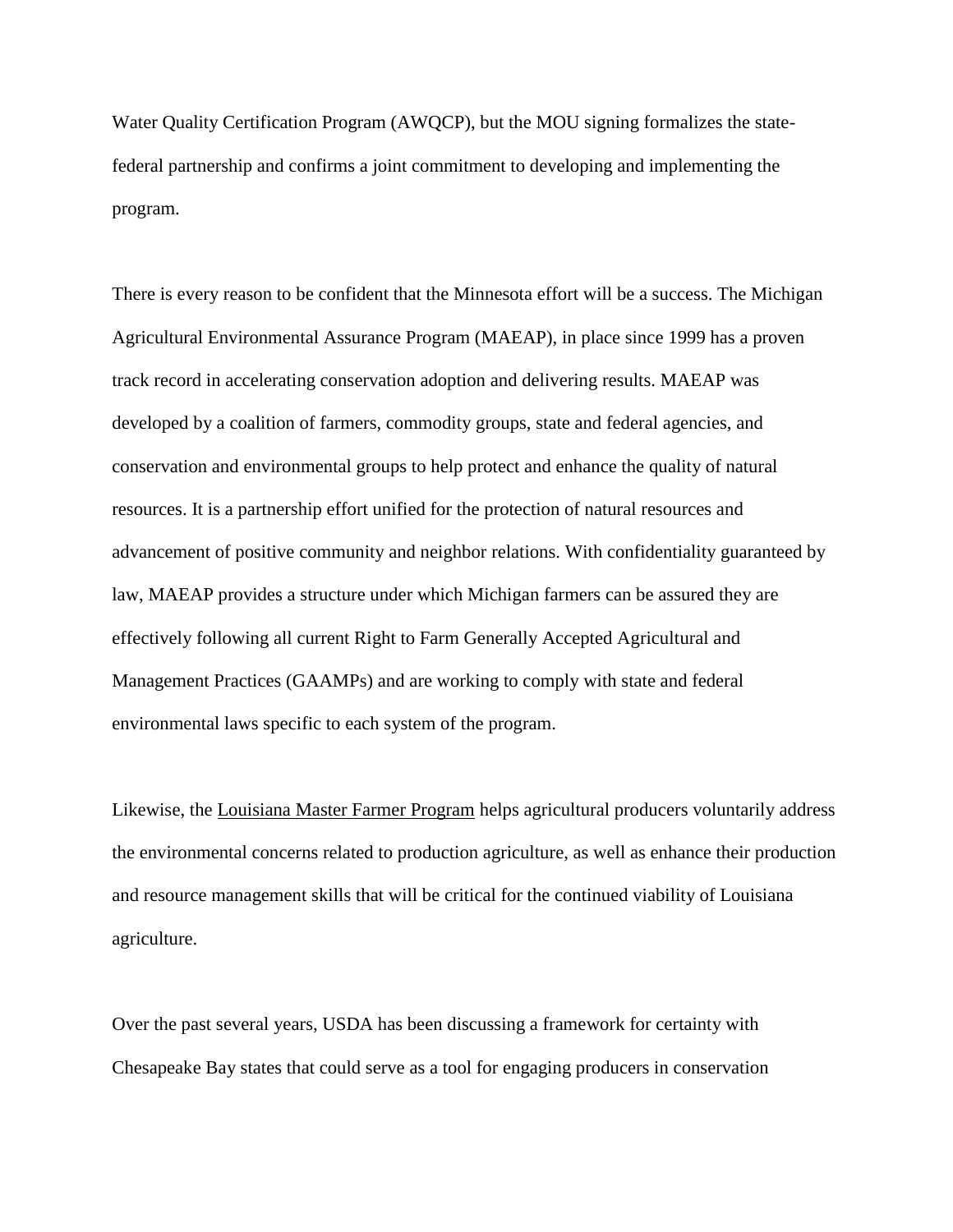activities while providing some certainty to producers who have concerns about how they might be affected by the TMDL. And there are other models as well. In 2011, the State of Virginia took legislative action to provide certainty to agricultural landowners or operators who implement a resource management plan that they are in full compliance with State nutrient and sediment water quality requirements.

Like any other conservation tool, certainty is not a panacea but expands the options for achieving our shared objectives for sustaining agriculture and the natural resources upon which we all depend. NRCS is committed to a continued effort to explore and innovate to provide conservation solutions that make economic and environmental sense for farmers, ranchers, and other private land owners and managers – to do our part in supporting an American agriculture built to last.

#### **CONCLUSION**

We have extraordinary challenges ahead – creating new opportunities for economic growth in rural America, transforming our energy supply, safeguarding the health of the environment, and providing a safe and sustainable food supply. The Farm Bill programs designed by Congress will have an important role to play in our Nation's success with each of these challenges.

Our farmers and ranchers know better than anyone the value of clean water, clear air and healthy soil for agricultural production. They know that land stewardship secures the future, and they have made incredible strides to protect the land they rely on. Through programs such as the Environmental Quality Incentives Program and the Conservation Stewardship Program, NRCS